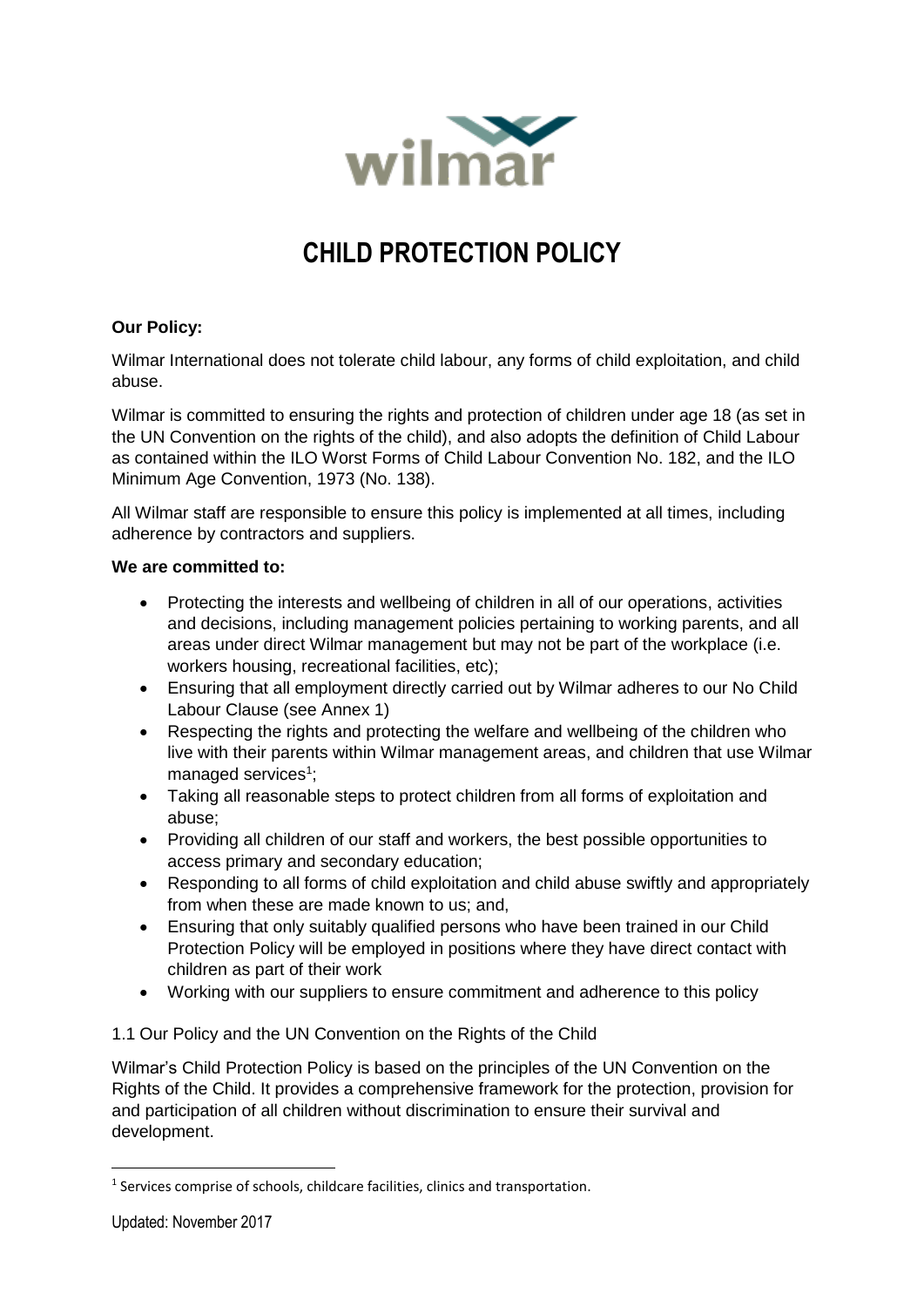### 1.2 Our Policy and National Laws

Operations, facilities, and sites (including plantations and their associated operations), must observe the laws of the country, province, region, state, and locality in which they are located. All development of specific procedures, guidance and training with regards to children and their care, shall be in line with both local laws and this Policy. At the same time, we recognize that Wilmar International seeks to be consistent in our application of standard operating procedures and requirements, which may at time exceed the requirement of national or local laws. This Policy shall therefore, be adhered to in addition to the relevant national and local laws on Child Protection.

### 1.3 Compliance

The policy will be reviewed whenever there is a major change in the organization or in relevant legislation. Compliance with procedures will be reviewed annually.

#### **ANNEX 1 – NO CHILD LABOUR CLAUSE**

Wilmar International ("Wilmar") is committed to the principles of protecting children from child labour. The Company believes that their future development and that of the communities and countries in which they live is best served through education and not child labour.

- 1. Definition
- 1.1. Child labour, as defined by the International Labour Organisation (ILO) Convention 182 is "work by children under the age of 12; work by children under the age of 15 that prevents school attendance; and work by children under the age of 18 that is hazardous to the physical or mental health of the child.
- 1.2. Wilmar recognizes 18 years old as the minimum age for full employment.
- 1.3. Noting the ILO Minimum Age Convention, 1973 (No. 138) defining 15 years old as the minimum age of work, where local regulations allow the employment of young persons (i.e.15 – 17 years old), Wilmar will only allow this where the local minimum school age is below 15 years old, and where there is local regulation requiring specific consideration and controls for appropriate safeguards for young persons (i.e. limited hours, no work at night, no heavy and unsafe work, etc). Development of localized specific guidelines is required for this allocation. In any event, Wilmar will comply with the safeguards in ILO Convention 182 against worst forms of child labour.

### 2. Management Commitment

2.1. The Company prohibits the use of child labour and forced or compulsory labour in its global operations.

### 3. Implementation

- 3.1. In the conduct of its business, Wilmar:
	- Will comply with all relevant and applicable local and international labour regulations, treaties, conventions and principles relating to the protection, welfare and health & safety of children.
	- Will not employ children that fall into the definition as stipulated by ILO Convention, notwithstanding any national law or local regulation;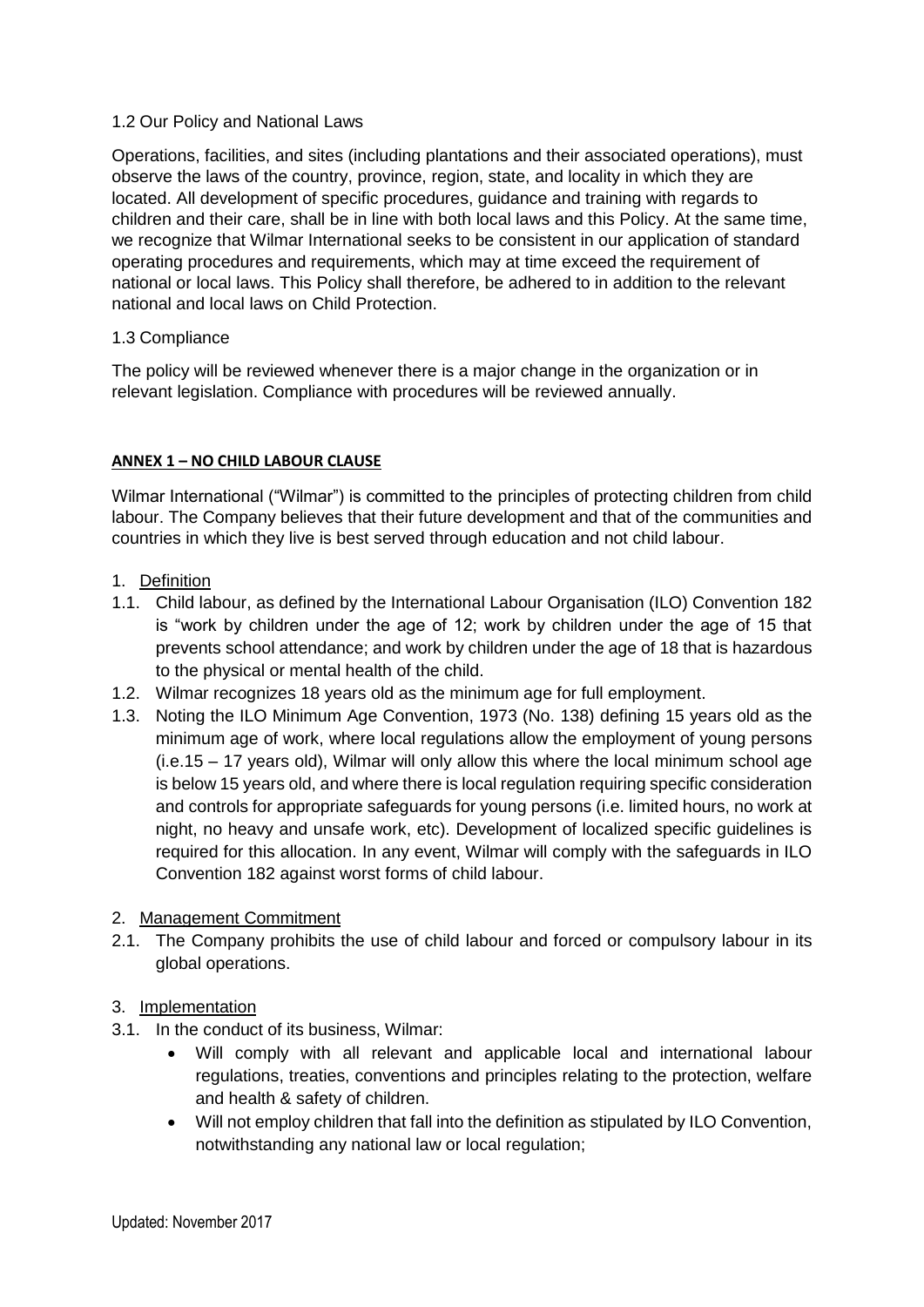- Will ensure that this Policy is publicly available throughout the Company and clearly communicated to all employees, contractors, and suppliers in a manner which can be understood.
- Will maintain employment records documenting all relevant details of its employees, including age, and make these records open to verification by any authorised personnel of relevant statutory body.
- Shall take appropriate measures to prevent the use of child labour in connection with its activities.
- Shall employ remedial actions consistent with our "Remedial Action Guidelines" (as contained in section 5) in the case that child labour is uncovered to ensure appropriate follow-up and assistance for protection of the child's interests and welfare.
- 4. The Child Labour clause applies throughout Wilmar's global operations, including our subsidiaries, joint-ventures, and third-party suppliers.
- 5. Remedial action guidelines:
- 5.1. If child labour is found within the global operations of Wilmar International, we will seek where appropriate, to work in partnership with appropriately qualified organisations to develop a responsible solution that is in the best long-term interest of the affected child/children. Wilmar International will develop a corrective action plan, which may comprise the following actions:
	- Collate a list of all potential child labourers and young workers
	- Seek advice and help from recognised organisations that deal with child labour or the welfare of children
	- Develop a remediation plan that secures the children's education and protects their physical and economic well-being, where possible in consultation with local government authorities, and in consultation with and respecting the views of the child
	- Explain the legal requirements and restrictions on working ages to the children and assure them that, if they wish, they will be employed when they reach working age, as stipulated in section 1.3 of this clause
	- Understand the children's desires and explore the opportunities for them to reenter education.
	- Work to find alternative long-term solutions that is agreed with the child and their family (for example employment of an unemployed adult family member in place of the child labourer).
	- Ensure that the child worker, if found to be alone and without parents or guardian, has adequate accommodation and living conditions.
	- Document all actions
	- Develop processes and corrective action plan to prevent recurrence
	- We will not
		- Expel any of the suspected or confirmed child labourers
		- Threaten the children or their families or hamper the progress of investigation and remediation
		- Conceal or falsify any information and documentation